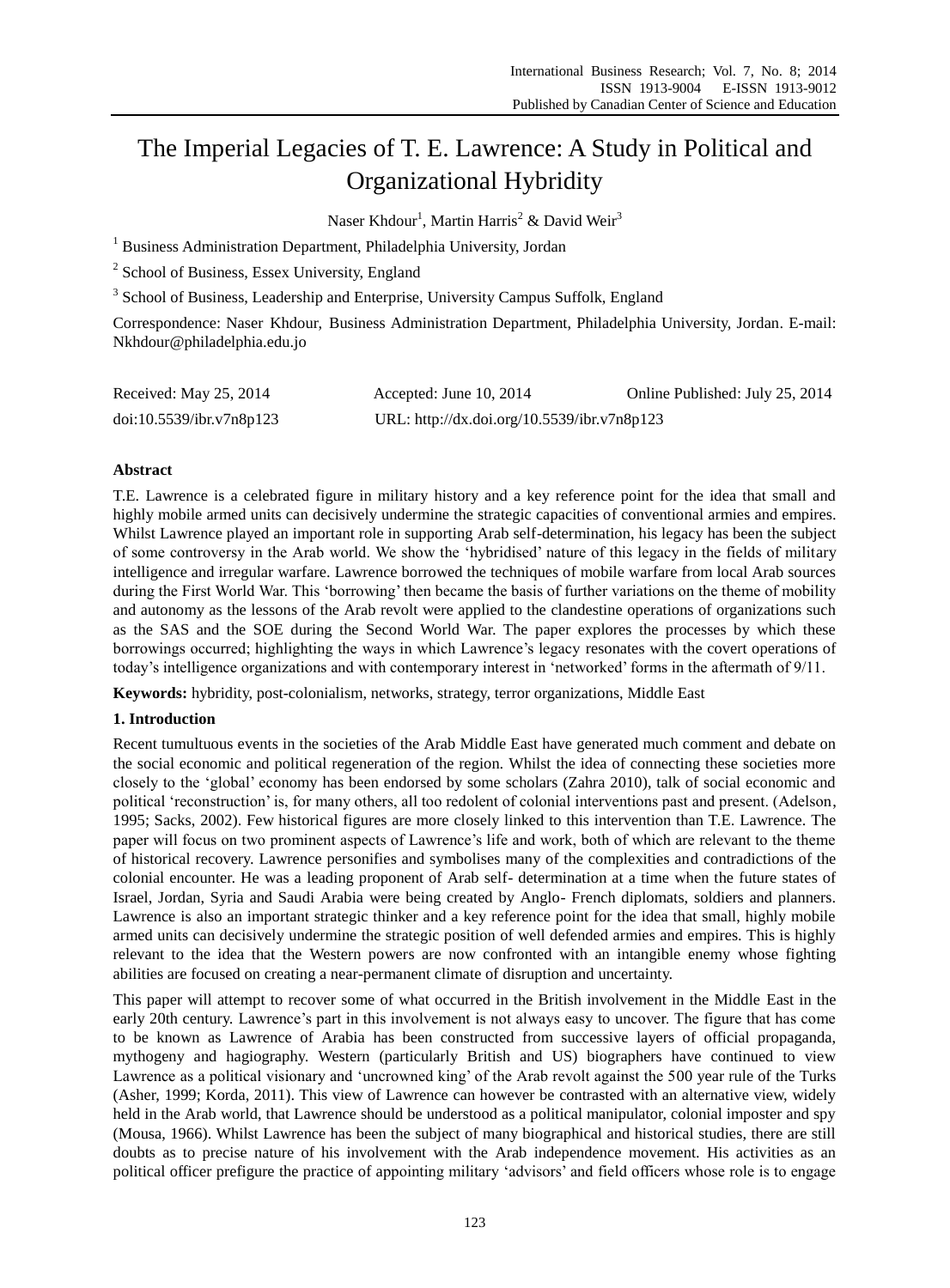closely with political and military insurgents. We examine this role in some detail, shedding light on Lawrence as a practitioner of 'intelligence' warfare. The paper was partly inspired by research on the question of how the adoption of Western management practices in Arab societies can be understood in relation to complex forms of cultural borrowing and creative appropriation. We draw on these concepts to look more closely at the idea that Lawrence deconstructed conventions of military hierarchy, creating a war of mobility, diffusion and intangible threat (Arquilla & Ronfeld, 1999; Shapiro, 2005; Munro, 2010). We also show the ways in the desert war combined highly decentralised modes of coordinated movement with centralised power exercised by the British military and diplomatic authorities. In the closing sections of the article we highlight the ways in which Lawrence's legacy resonates with the covert operations of today's intelligence organizations and with contemporary interest in 'networked' forms in the aftermath of 9/11. The paper draws on a wide range of sources including Lawrence's Seven Pillars of Wisdom (1935), Lawrence's military and strategic writings (Brown, 2005) and biographies (Wilsons, 1989; Asher, 1999; Korda, 2010). We also draw on more specialised histories of intelligence warfare and on contemporary analyses of modern irregular warfare (Arquilla & Ronfeld, 1999; Munro, 2010).

The paper is structured as follows: we begin with a short orientation that provides brief details of Lawrence's early life as an orientalist scholar, archaeologist and linguist who engaged closely with Arab culture dialects and manners. We then build on this orientation to examine the specific ways in which Lawrence collaborated with Arab leaders and field commanders during the revolt of 1915–1918. The third part of the paper examines Lawrence's doctrine of irregular warfare, showing the ways in which this juxtaposed Western and non- Western artefacts and modes of organization, borrowing extensively from Bedu culture, new communications technologies and the strategic possibilities offered by the desert itself. The paper ends by highlighting the ways in which the contending, but closely interleaved elements of hierarchy and networks are combined in the organization of latter day insurgency and counter insurgency organizations.

# **2. Organizational Hybridity, Networks and the Historical Legacies of T. E. Lawrence: Some Notes on Method**

This paper examines the historical legacy of T.E. Lawrence and British imperial involvement in Arab political and military struggles during and immediately after the First World War. The paper highlights the significance of this legacy for the colonial encounter, focusing on two specific areas where there is a need for further elucidation and analysis, namely i) Lawrence's activities as a political officer in the field and his influence on the Arab revolt and ii) his role as an innovator in military organization and strategy. As noted the myth making that surrounds 'Lawrence of Arabia' has perpetuated the belief that Lawrence 'led' the revolt of irrational and politically disorganized tribesman against the Turkish oppressors. However the historical record shows that relations were much more complex than would be suggested by the received image of Lawrence as a princely Emir or crusader of Arab liberation. The paper shows the politically hybridised quality of Lawrence's encounter with the leaders of the Arab revolt, showing his Janus-faced role as both 'ally' and 'imposter' who was able to mediate between the highest military and diplomatic authorities and Arab leaders on the ground. The theoretical underpinning for our analysis is provided by Clegg and Courpasson's (2004) work on politically and organizationally hybrid organisational forms that combine elements of decentralisation whilst retaining strong elements of bureaucratic centralisation. Comment on 'hybrid political regimes' is centred on the long-standing question of how centralised control and coordination of resources may be combined with the need for more flexible forms, particularly those that devolve power away from the traditionally centralised and hierarchical bureaucratic forms (Adler & Borys, 1996; Courpasson, 2000; Clegg & Courpasson, 2004). Exerting close control over actors working in devolved or collaborative situations is inherently difficult (Clegg & Courpasson, 2004). These actors are 'potentially sovereign in their own right' and thus capable of resisting, challenging or appropriating the (Clegg et al., 2002, p. 333) the directives of politically centralised authorities. Whilst the administration of rules may confer a significant degree of discretion on these actors:

# **'...this discretion does not diminish the central power of governing bodies; on the contrary it strengthens it, because the people accepting responsibility for these projects are chosen in line with the rationale of governing bodies. They know that their obligation is to act creatively within systems designed by these governors' (Clegg & Courpasson, 2004: 535).**

We draw on the notion of political/organizational hybridity to shed light on Lawrence's activities as an intelligence officer, showing the inherently ambiguous and 'multidirectional' distribution of power that emerged from his dealings with Arab collaborators and the central authorities in Cairo. We also show how the encounter between Lawrence and Arab leaders was shaped by the systematic use of misinformation and strategic deception.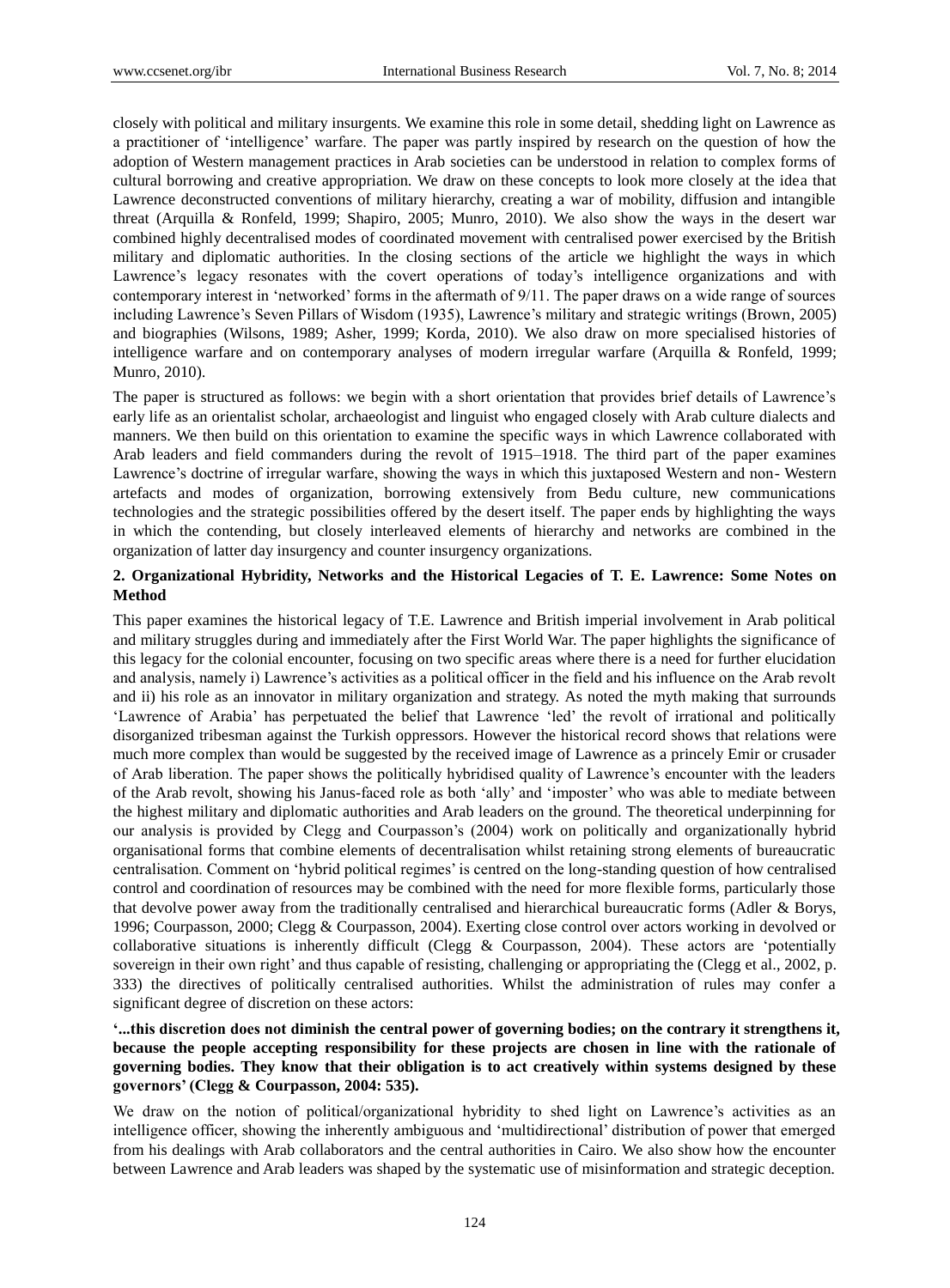### *2.1 Lawrence's Role as an Innovator in Military Organization and Strategy*

As noted earlier more needs to be learnt about Lawrence's role as an innovator in military organization and strategy. Lawrence immersed himself in the culture the Bedu and his experience of desert travel tribal warfare profoundly influenced his thinking about irregular war of mobility (Wilson, 1989; Asher, 1999: 204–25). The process whereby this occurred requires further elucidation not just in relation to the question of how the war of movement promulgated by Lawrence was influenced by the political and cultural context of war in the desert, but also in relation to the subsequent development of irregular warfare. Bhabha (1994) Prasad (2003) and Spivak (1999) have argued that the colonial encounter is characterised not simply by the unilateral imposition of imperial power but also by more complex forms of reciprocity, borrowing and exchange. Prasad (2003) notes further, that colonialism is ambivalent about the boundary that separates 'the West' from the 'non West'. On one hand this distinction is one of dichotomised binary opposition, and on the other it is penetrated by western analytic categories and perspectives. The colonial encounter is, on this view necessarily and irreducibly hybridised in the sense that its attempt to deny other knowledges is inevitably compromised. Prasad notes that this encounter may be characterised by complex processes of cultural appropriation, translation or borrowing (see also Gandhi, 1998: 150). This cultural borrowing is characterised by the incorporation of 'differential knowledges' and relatedly, by new hybrid forms and expressions of power. Said (1978) argued that the philosophy of post-colonialism strives for interpreting and comprehending problems existing in developing societies by means of ''retrospective reflection on colonialism'' (Said, 1978, p. 45). Prasad (2003, p. 3) agrees that the post-colonialist view on such phenomena as management is based on the idea of 'decolonisation' of the minds and previous traditional and imposed approaches.

Authors who have written in the post colonial mould, such as Said and Fanon, have drawn our attention to the way Western knowledge and procedures have achieved dominance through the active dissemination of their views. After World War II, the rise of nationalist discourse against colonialism meant that multiple ideological views now existed. The West rebutted those who challenged the authority and dominance of Western hegemony on the basis that the then-present economic and sociological theories supported their superiority (Saied, in Long, 2008). From a postcolonial perspective, we can see how the West was employing an image of the Orient that it had itself created and which conveniently justified its claim of superiority. This stereotyping of the Orient furthermore precluded real intercultural communications a hallmark of colonialism and allowed for a simple dichotomy to take shape in which the West envisaged itself as superior and the rest as inferior (Long, 2008).

The paper will seek to highlight ways in which the irregular war prosecuted by Lawrence emerged from a bricolage of premodern and modern practices, technologies and modes of organizing. We show how the process of cultural borrowing was reflected in Lawrence's adoption of Arab dress and manners, in his rejection of conventionally 'bureaucratic' military forms of organization, and his use of small highly mobile units in the desert spaces of the Arabian Peninsula. We will also seek to show that processes of borrowing and adaptation continued as the techniques of irregular warfare were reproduced and further elaborated in different historic-political contexts, first in the Second World War and then in a variety of latter-day insurgency and 'terror' organizations.

#### *2.2 Lawrence the Orientalist*

Thomas Edward Lawrence was born in Oxford in 1888. The young Lawrence was a keen student of architectural history. He spent a large part of his youth exploring English and French churches. He later extended this to a survey of crusader castles and his doctoral thesis focused on the question of whether distinctive fortifications of the crusades had been exported from the West, borrowed from the East or emerging from a cross-cultural melange that produced an entirely new form of defensive fortification (Wilson, 1983; Asher, 1999). Lawrence spent some months as an itinerant wanderer in Syria where he gained unusually close knowledge of Arab manners customs and local dialects – this experience was to serve Lawrence well in his later career as a political officer. Whilst at Oxford Lawrence came under the influence of T. H. Hogarth, an orientalist savant and author of a wandering scholar in the Levant (1896). Hogarth's patronage opened the way for a job at the Ashmolean Museum and later a post at the British Museum and a two year period spent with the archaeological excavations at Carchemish, a small settlement on the banks of the Euphrates. The Carchemish period reveals the some early signs of Lawrence as an imperialist operative and negotiator. He became skilled in the management of large workforces, developed new payment schemes, dispensed medicines and arbitrated in personal feuds. Oriental scholarship gave Lawrence the linguistic and cultural basis for his subsequent role as a Middle Eastern 'expert'. Lawrence venerated the 'noble' as opposed to the 'vulgar' Arab (Note 1). He saw contemporary French attempts to educate the Arabs of the Levant as an adulteration of this purity. Whilst this orientalism can be seen a highly restrictive denial of Arab political autonomy and cultural identity, Lawrence's early career was marked by his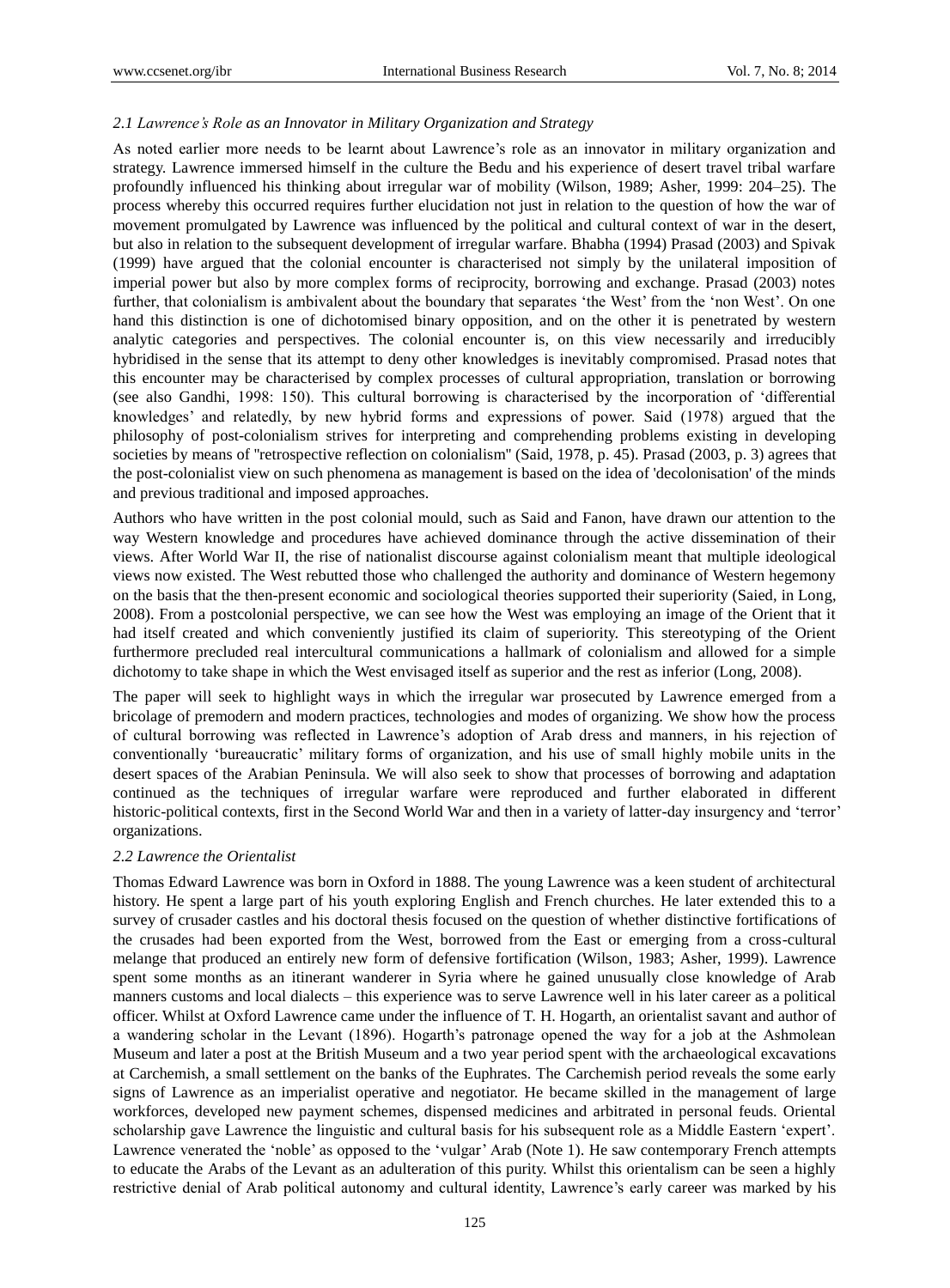exceptionally close engagement with Arab culture and individuals (Note 2).

Lawrence's historical legacy is complex, ambiguous and resistant to easy categorisation. Lawrence worked within the highly politicised organizations of the British foreign office (the 'Arab Bureau') and the British military Headquarters in Cairo, and yet he cultivated an actively non military academic persona. He was a skilled linguist and possessed a superb memory – but his account of his political and military exploits in Seven Pillars of Wisdom is written as a highly stylised quasi-fictional 'romance' packed with incident - beatings and torture at the hands of the Turks, political executions and feats of superhuman endurance – several of which have been shown to be fictional or quasi fictional constructs (Asher 1999, p. 348). Lawrence was an accomplished guerrilla leader, but was in many senses the antithesis of the 'man of action'. He adopted elements of Arab dress and culture and yet was demonstrably part of the British Imperial project – and the figure we now know as 'Lawrence of Arabia' has been fabricated and constructed upon successive layers of wartime propaganda, myth-making (much of which was generated by Lawrence himself) and hagiography. Briefly stated the Lawrence myth is that a junior British officer 'led' the revolt of irrational and politically and militarily disorganized tribesman against Turkish colonial oppression; that his success in doing so can be attributed to his uniquely charismatic leadership, and that he was responsible for igniting the political consciousness that underpinned the revolt against the despotic rule of the Turks. Whilst Lawrence undoubtedly made a major contribution to the defeat of the Turks, the public figure that came to be known as 'Lawrence of Arabia' has its origins in the production of newsreel propaganda whose purpose was to engage the support of American cinema audiences as the US entered the First World War. Whilst these contrasting elements continue to fascinate biographers and contemporary British observers of the Middle East (Korda, 2010; BBC, 2010), they ignore the specific part played by Lawrence as a propagandist for both Arab and imperial causes. They also pay insufficient attention to Lawrence's legacy as a strategic thinker and innovator in military organization.

## *2.3 Lawrence as a Political Officer and Military 'Advisor'*

Lawrence joined the British Army in 1916. His professional life as a junior officer in the British Army was centred on the General Headquarters (henceforth GHQ) in Cairo where he worked as an interpreter responsible, among other things for systemising the translation of Arab place names on campaign maps. He cultivated the persona of an Oxford classicist who read, wrote and spoke fluent Greek and Latin. He also showed a strong antipathy to the dominant military culture. He was physically slight, wore his hair long, his uniform was unkempt, and he wore no regimental cap badges – these outward signs of Lawrence's innate bohemianism would have been anathema to an officer class steeped in regimental tradition, hierarchy and the certainties of a global Empire at the zenith of its power. This power had not, however gone unchallenged by the rival powers facing the British empire in the Middle East. The Turks had joined with the Germans and the Austrians against the allies. They sought to consolidate their centuries- long occupation of the Arabian Peninsula. British strategists feared a Turko-German inspired jihad sparked by mujahadiyyn in both India and Egypt (Note 3). British commanders thus had every reason to dislodge the Turks from their bases in Syria, and Mesopotamia (present day Iraq) and to neutralise threats to Suez or India.

Lawrence's entry into what was considered to be a strategically vital theatre of British operation in the Hejaz area of Western Arabia (Note 4) was accomplished by means of deft political footwork and a finely judged subversion of the military bureaucracy in Cairo (Wilson, 1989; Asher, 1999). He managed to secure a secondment to the newly formed Arab Bureau (a political outpost and centre of intelligence gathering for the British foreign office), became editor of the highly regarded Arab Bulletin, and in late 1916 spent his annual leave sailing down the Red Sea in the company of Ronald Storrs, a renowned linguist, scholar and senior officer of the Bureau. Lawrence and Storrs landed at the port of Rabegh whereupon they learnt that negotiations between the British and the powerful Hashemite dynasty had all but broken down. The head of this dynasty was Sharif Hussain the Emir of Mecca, an important as representative of the caliphate and a political appointee representing a formal (but by no means unconditional) accord with the Turks, who maintained a large garrison in the town. The Sharif was assisted by three sons (Feisal and Abdallah and Ali) each of whom were field commanders and political leaders in their own right. The beginnings of the revolt were already underway when Lawrence arrived in the Hejaz. It was Abadallah, and not Lawrence who formed the idea that scattered desert tribes could be aligned in a general rising that would drive out the Turks. And desert tribesmen had already seen that the weakness of the Turks lay in the tracks of the Hejaz railway. Lawrence and Storrs learnt from the political officer at Rabegh that there was an almost complete lack of information on Turkish dispositions and movements in this area of the peninsula. Lawrence saw that there was a need for a field officer that could coordinate joint operations, engage in political liaison with potential insurgents and gather intelligence on behalf of GHQ. Lawrence and Storrs went on to open negotiations with the Hashemites and their shifting coalition of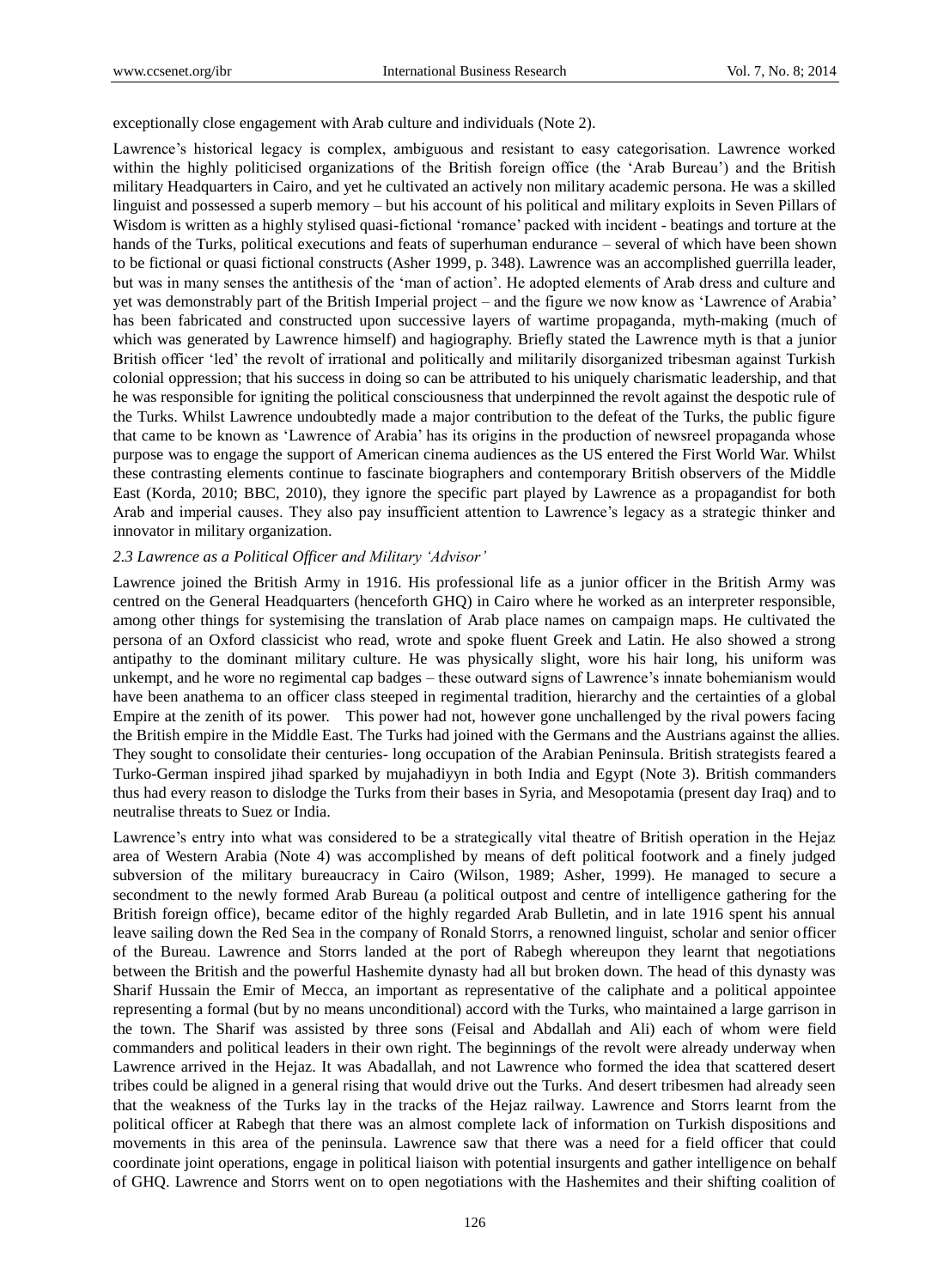tribes, many of whom were antagonised by the presence of foreigners. Whilst the precise emphasis of different biographical and historical sources varies we can discern the multidirectional consequences of Lawrence's political manoeuvrings as he moved from the role of an intelligence officer based in Cairo to that of a political officer working 'in theatre'. On meeting Lawrence and Storrs Feisal appealed for the landing of a large British force. But this was opposed by his brother Abdallah on the grounds that the presence of large numbers of Christians would undermine the Hashemite cause in the eyes of strongly Islamicised Bedu and other desert tribesmen. The staff officers of GHQ were themselves opposed to a landing on the grounds that this would commit large quantities of men and war materiel in a fruitless campaign in an extremely difficult physical environment many of whose basic geographical and topographical features were unmapped. GHQ was however persuaded to support Arab insurgence through the use of specialist advisors, technical personnel and the provision of military hardware.

One prominent feature of these joint actions is the extensive use of advanced military technologies. The 1990 (Penguin Modern Classic) edition of the Seven Pillars of Wisdom shows detail from 'Deraa', a painting by the war artist Stuart Reed. The painting shows is a large British Handley Page bomber plane surrounded by a disorderly stampede of sword-wielding Arab horsemen in traditional dress – a quintessentially orientalist image of an advanced technical civilisation confronting a band of disorganized and uncomprehending primitives. However a close reading of the historical and biographical sources suggests a quite different interpretation of how new technology was used in the revolt. Abdallah followed the broader contours of the war in Europe in Arab newspapers. He and Feisal also made frequent use of telegraphy and telephones (Lawrence's appointment as a military advisor to Feisal was secured when the latter telegrammed GHQ secured his attachment to the Hashemites). Here we can discern some clear evidence of cultural borrowing and exchange. Arab field commanders quickly grasped the benefits Western technical advances in signals telegraphy, electric detonation, lightweight artillery, machine guns, aeroplanes and motorised transport. They lobbied the British for their deployment in joint operations whenever possible. The theme of borrowing can be further examined in Lawrence's adoption of Arab dress. Michael Asher has argued that many tribesmen associated conventional Khaki uniform with the Turks. Wearing Arab dress was, firstly a mark of obeisance and one way of assuaging the anti Christian sentiments of desert tribesman. The splendour of a Sharif's robes represented a second more specific loyalty and identification with the Hashemite royal family. Arab dress functioned, thirdly as effective disguise as it had done since the time of the Richard Burtons exploration of Arabia in the mid 19th century. Finally Arab dress was perfectly adapted to desert conditions. The headdress could be used as a mask against sandstorms, as a device for straining water or as a cloth for binding wounds (Asher, 1999). Lawrence's adoption of Arab dress was thus a highly selective form of appropriation that followed a number of distinct political, cultural and practical logics.

We can now make some further observations about Lawrence's political role in the Arab revolt. It is important to take note of the socially, politically variegated character of the uprising. The revolt was neither politically homogenised and nor was it confined to military engagements in the desert. It was fought out in crowded towns and cities as well as remote deserts. Its leadership included town dwellers and farmers as well as desert tribesmen, the momentum for self determination embraced political radicals as well conservative/traditionalists as exemplified by the Hashemites. Lawrence's support for the cause of was heavily slanted towards the latter. Lawrence was both an Arab sympathiser and an imperialist whose idea of Arab independence turned on the idea of small semi autonomous states that could be 'watched over' by the Imperial government in Egypt. His idea of self determination was consistently tilted in favour traditional and conservative elements in Arab society. Asher records that Lawrence 'distrusted the politically opinionated and intellectually gifted Abdallah', preferring to negotiate with the more impressionable Feisal. He was constantly balancing British military and propaganda imperatives with his emotional and political attachment to the Hashemites (Note 5). Thus, when Arab forces entered the Red Sea port of Wehj in 1917, the British military establishment at GHQ believed that this was due solely to the actions of the Royal Navy and not to joint action with Arab forces. Lawrence saw the need for a need for an Arab military and propaganda success, but found this difficult to reconcile with the broader strategic disposition of British forces. Feisal wanted to mount an assault on the garrison town of Medina, a key point on the Hejaz railway – whilst this would have been a major success for the Arabs it would have dislodged some 12,000 Ottoman troops, thus confounding British plans for a large scale offensive in the north of the country. Lawrence successfully advised against the idea of a direct attack on the town but nevertheless began to be troubled by the dilemma of 'doing right by the Arabs' whilst maintaining his duty as British political officer. Lawrence's main political objective not to defeat the Turks by ensuring a rapid Arab advance on Damascus but to slow the Arab forces in order that they could act in concert with the conventional British forces as they advanced from Egypt through Palestine and into Syria. Towards the end of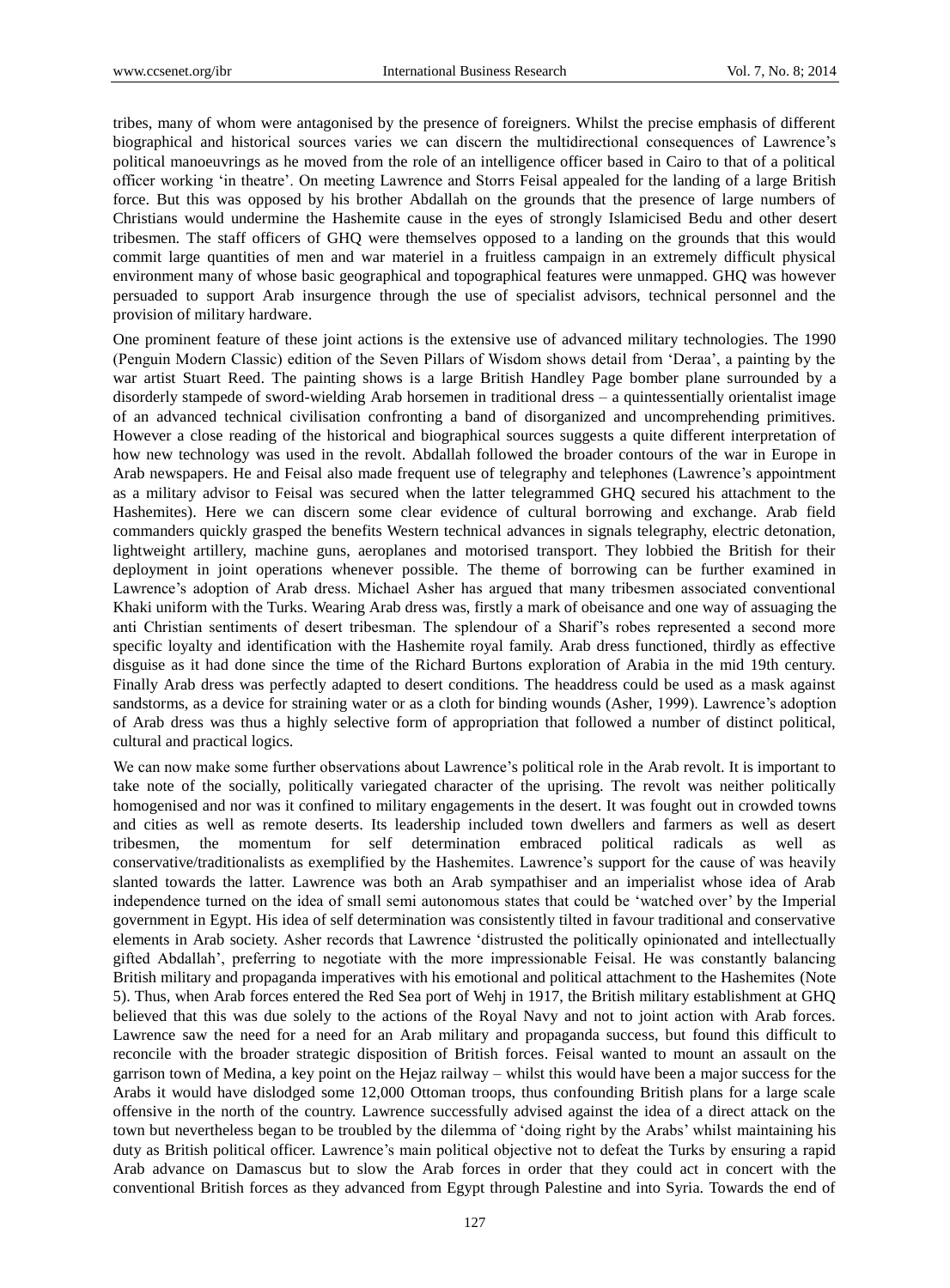the campaign GHQ supplied Lawrence with large quantities of gold to distribute among politically compliant tribal leaders in the north of the country. Lawrence spent some weeks in early 1918 gathering intelligence on how different elements of the Arab population were likely to respond to the impending British advance. This was seen as a major intelligence success by GHQ but it is not mentioned in Seven Pillars of Wisdom. The famous attack on the port of Aqaba (immortalised by David Lean in the film Lawrence of Arabia) was specifically designed to divert Arab forces away from Damascus and to strengthen the British right flank against possible Turkish incursions. Lawrence was at one point nearly shot as a spy when discovered by the Arab nationalist Nasib Al-Bakri, who confronted him with incriminating documents that showed the British strategic deception. The documentary record shows Lawrence negotiating Arab control of different towns as the joint advance progressed. And yet by the end of the 1919 peace conference it had become apparent that the Arab cause had been sacrificed to British and French interests. The nationalists were suppressed by both powers, the Arab press was suppressed and French was substituted for Arabic in law courts and schools.

How can we capture the essence of Lawrence's involvement in the Arab revolt? Lawrence's *Seven Pillars of Wisdom*, often regarded as a work of literature, is also Lawrence's political testament. The first chapter describes the effect of living and working for months as a solitary field officer during the campaign:

**'I was sent to these Arabs as a stranger, unable to think their thoughts or subscribe to their beliefs, but charged by duty to lead them forward and to develop to the highest any movement of theirs profitable to England in her war. If I could not assume their character, I could at least conceal my own, and pass amongst them without evident friction, neither a discord nor a critic but an unnoticed influence...' 'In my case the efforts of these years to live in the dress of Arabs, and to imitate their mental foundation, quitted me of my English self, and let me look at the West and its conventions with new eyes...'At the same time I could not take on the Arab skin: it was an affectation only. I had dropped one form and not taken on another.... with a resultant feeling of intense loneliness in life, and contempt, not for other men, but for all they do. Such detachment came at times to a man exhausted by prolonged physical effort and isolation. His body plodded on mechanically, while his reasonable self left him, and from without looked down critically on him, wondering what that futile lumber did and why. Sometimes these selves would converse in the void; and then madness was very near, as I believe it would be near to a man who could see things through the veils of two customs, two educations, two environments.** 

This passage can be read as a highly stylised meditation on the existential costs of Lawrence's life as a solitary envoy in the Hejaz but it can also be read as a disingenuous attempt to obscure the politically hybridised consequences of his own actions. Lawrence was not 'sent' to help the Arabs to the contrary he was a politically astute operator who engineered his own insertion into this strategically vital theatre of operations. Lawrence developed extraordinary close personal ties with Feisal and other Arab commanders in the field but he could, as we have seen, turn his role as mediator to local Arab advantage or to serve the broader strategic goals of the British. During the early part of the campaign he was able to carve out substantial room for manoeuvre in relation to the former whilst in the closing stages of the campaign Lawrence was more obviously working in favour of the latter. Lawrence enjoyed the advantage of superb linguistic and negotiating skills; these were buttressed by his close knowledge of the broader Anglo/French strategic intentions and by his access to the huge material and military resources that could be deployed by GHQ. Ostensibly 'collaborative' partnerships with Arab commanders in the field were thus underpinned by more or less systemic form of colonial domination, even if the precise contours of the encounter were subject to considerable variation over time.

#### *2.4 Lawrence as an Innovator in Military Organization and Strategy*

Thus far the paper has shown the politically and organizationally hybridised ways in which Lawrence mediated between British imperial interests and the Arab struggle for independence. Whilst this period of Lawrence's life has been extensively worked over by biographers and historians, elements of hagiography and mythogeny have persisted, and Lawrence continues to be seen as a crusading liberator (Korda, 2011). This obscures the nature of Lawrence's engagement in the Arab struggle and it also obscures the important question of how we should understand the longer term significance of Lawrence's work in the field of military strategy and organisation. Three aspects of this are of particular importance for this paper. The first is that Lawrence mixed modern military technology (particularly signals telegraphy, motorised transport and explosive devices) with traditional forms of warfare, notably the fast raiding techniques of local Bedu, Ageyl and Howeitat tribesmen, using highly mobile, lightly armed forces of hand-picked men against Turkish installations and fixed positions. A second feature of Lawrence's guerrilla war was that this was orchestrated by aligning the actions of autonomous units with longer term British war aims and objectives. A third feature was that Lawrence used the technical and communications infrastructure of the enemy–telegraph lines railways and bridges–as a way of exerting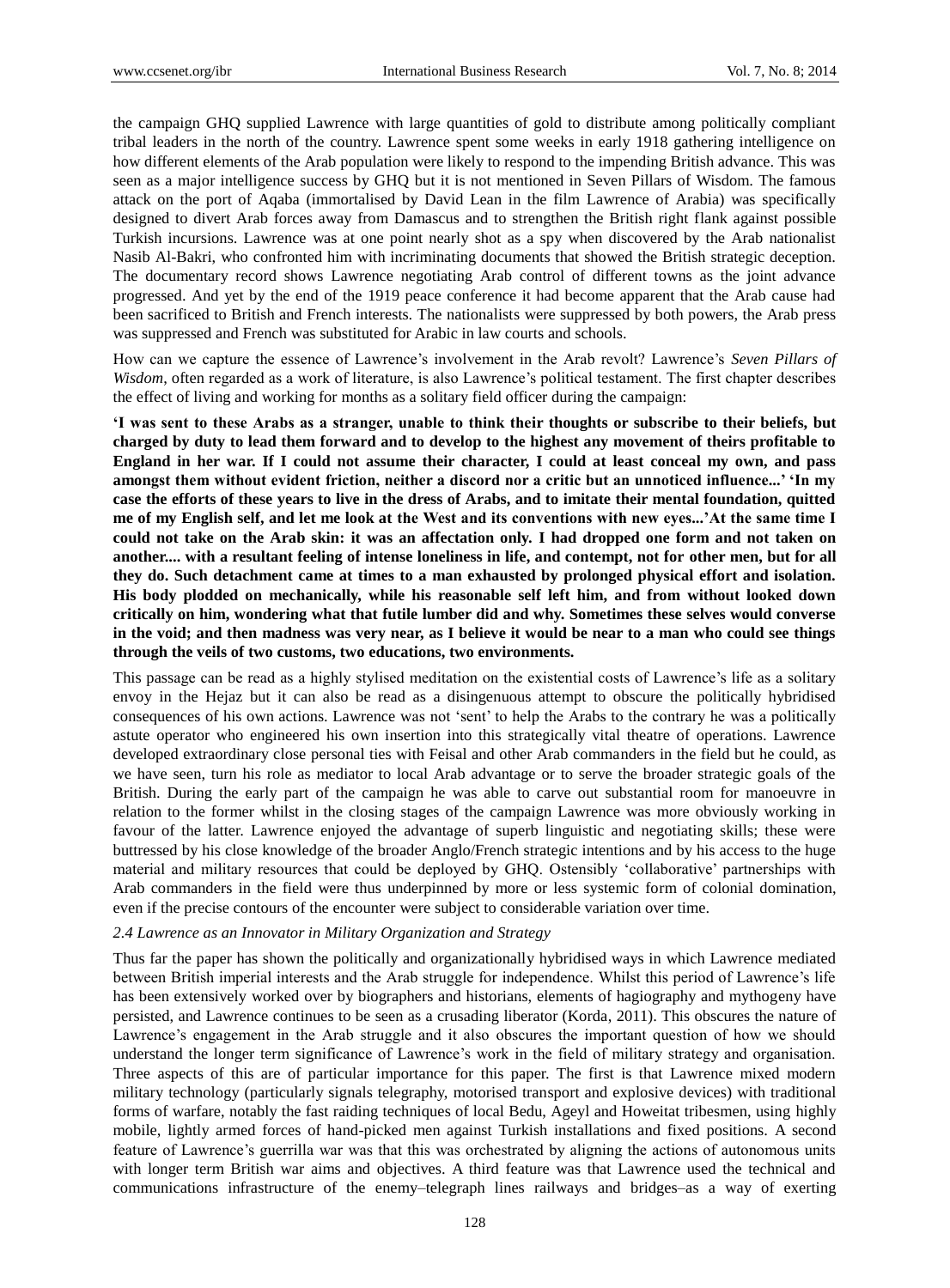disproportionate power of disruption and offensive action. Guerrilla action against large and well defended conventional forces was not unprecedented at the time of these operations and nor were they unique to the deserts of Arabia (Afghanistan offers some instructive 19th, 20th and 21st century examples) – but Lawrence was the first to integrate the above elements into a systematic military doctrine (Brown, 2005).

The allied military disaster at Gallipoli demonstrated that the Turks were tenacious and skilled defensive engineers capable of defending fortified positions. In 1916 (i.e. at a relatively early point the revolt) Lawrence records that he was overcome by fever in a remote desert encampment. Here Lawrence had what he describes as a series of visionary insights in which he saw the struggle to occupy the garrison town of Medina and other fixed points on the Hejaz railway as a strategic error (Asher 1999, pp. 204–225). Lawrence saw that disproportionate tactical and strategic advantages could be gained by continuing what might be termed a war of irresolution in which final victory was deferred in favour of near-permanent climate of disruption and uncertainty created by guerrilla action. Explosives were deployed against bridges and other key points, not so much for their materially destructive capacities as for their effect in diverting resources from strategically important sites of engagement between conventional forces. Lawrence's visionary concept of irregular warfare was that semi-autonomous units could function not as an organization but as 'an influence' or as 'an idea' that was ubiquitous and without form drifting about 'like a gas'. Lawrence was prescient in seeing that this would be a war not against men but against objects, machines, technical infrastructure and installations. The vast spaces of the desert offered a uniquely advantageous strategic medium in which freedom of movement was guaranteed independent of bases or fixed positions. Thus, the principles of conventional military hierarchy and standing armies were overturned and superseded by a war of diffusion and movement. Whilst the latter differed markedly from the industrialised warfare then being practiced on the battlefields of Europe, modern communications, aviation and weaponry were a central feature, a fact that was explicitly recognised by Arab field commanders and political leaders (Lawrence 1935; Asher 1999). It was also founded on the principle of 'centralised decentralisation'–local action was interleaved with the strategic designs of the British military and diplomatic centres of power in Cairo and London. Complex hybrids, deconstruction of military routines and modes of borrowing should thus bulk large in any serious analysis of Lawrence's military thinking.

Key elements of Lawrence's thinking on irregular warfare were themselves borrowed and subjected to further refinement and elaboration during the Second World War. The British defence of Egypt in the early 1940s drew heavily on the orientalist tradition as the military authorities recruited geographers, linguists and desert explorers to form specialised reconnaissance units that could operate in the Western and Libyan deserts. These units tended to downplay the established rigidities of military hierarchies, emphasising the need for small self contained groups of specialist personnel adept in the arts of sabotage, communications and desert navigation. Much of what was practiced by the Special Air Service (SAS) was directly borrowed from Lawrence. Technical refinements in the use of motorised transport, air support and radio communications were added to the basic principles of mobility, tactical surprise and the maximisation of uncertainty. These units continued the practice of attacking objects and vulnerable infrastructures, notably aircraft and airfields. Operationally decentralised means (i.e. highly mobile and semi autonomous units) were once again used as a means of expediting highly centralised strategic objectives (Note 6).

One theme that emerges from the history of 20th century irregular warfare is that resistance to occupying forces was most effective in physical environments where regular forces found it difficult to operate (e.g. the deserts of the Middle East, the mountains of Bosnia, Northern Italy, or Greece). Resistance movements were much less effective in the heavily populated or built up areas of Western Europe (see Judt 2005 for a discussion). The British government did however see an urgent political and military need to support resistance in these areas. New variants on the theme of irregular war appeared as agents of the newly formed Special Operations Executive (SOE) were dropped into France (Note 7). Here the use of small independent cells and networks (Fr: reseaux) was refined and used to prosecute a 'terrorist' war of sabotage and random attacks on the occupying forces (Note 8). The maintenance of self contained cells and communications networks was enabled by technological advances in radio communications–even if these were frequently chaotic and penetrated by a large and well resourced counter-intelligence organization (Note 9).

The techniques and modes of operation pioneered by the British in the First and Second World Wars were used in a variety of colonial struggles against colonial rule notably in Kenya, in Palestine, and in Malaya. Irregular warfare offered lightly armed insurgents a means of fighting large technologically sophisticated enemy as shown in Vietnam and more recently in Afghanistan. The insight that technical and communications infrastructures can be used as a weapon in this 'asymmetric' warfare has an obvious resonance with the attacks of 9/11. Contemporary accounts of the latter are replete with of references to networks, cellular forms and intangible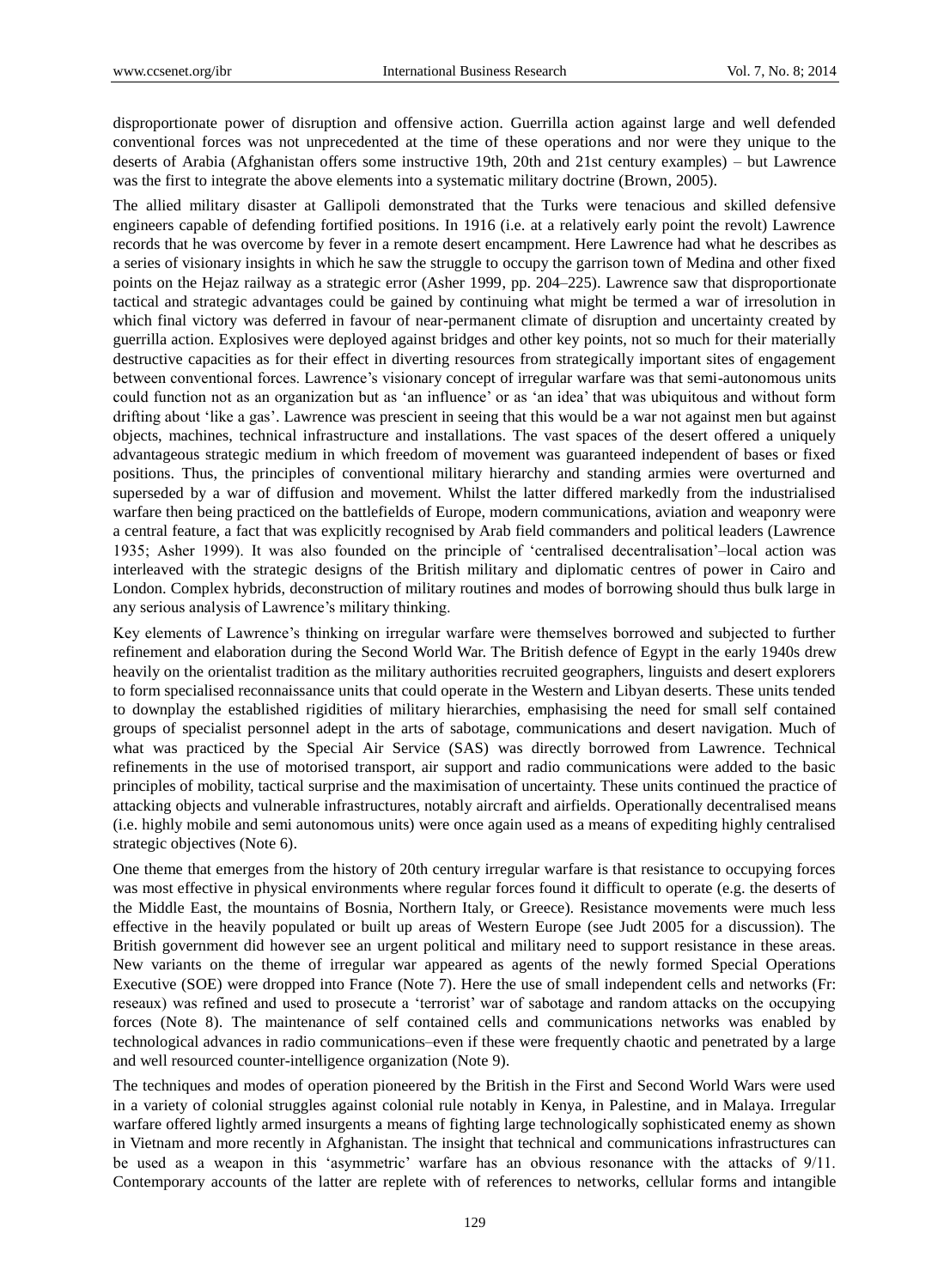enemy (Clark, 2004; Pilar, 2004; Langdon, 2004) and Munro (2010) equates Lawrence's 'nomadism' with the 'end' of bureaucracy and the rise of the 'network society'.

### **3. Discussion**

The paper has used the case of T.E. Lawrence as a way of uncovering the British imperial involvement in Arab political and military struggles during the First World War. We have re-examined the idea that Lawrence 'led' the Arab revolt of irrational and politically disorganized tribesman against Turkish colonial oppression. Lawrence was a propagandist for both the Arabs and the British. His political allegiance to the Hashemite dynasty was apparent throughout the revolt – but he also made systematic use of misinformation, strategic deception and political manipulation. Lawrence thus prefigures the contemporary practice of directing special envoys or 'military advisors' to engage closely with local insurgents as a means of defeating a common enemy, thus allowing imperial 'power at a distance' to be projected into local settings (see Curtis (2010) for further examples). The Lawrence myth underplays the fact that the revolt had already gained considerable momentum before Lawrence himself entered the Hejaz in 1916. It also underplays the politically sophisticated, variegated character of the Arab independence movement. Our conceptual framework has emphasised the political and cultural complexity of the colonial encounter. We have also emphasised the ways in which complex forms of reciprocity and exchange have given rise to new hybrid modes of action and organization. Following Prasad (2003a) we see these hybrid developments as an alternative to the dichotomies of east against west, or central control versus autonomous action. We have offered some insights into the politically hybridised character of Lawrence's engagement with his Arab collaborators. We should end our discussion with some thoughts on how the notion of organizational hybridity helps to shed light on the question of how we should understand the longer term significance of Lawrence's work in the field of military strategy and organisation. Lawrence was prescient in envisioning a war in which highly dispersed activists would fight a war of irresolution, using the enemy's own technological infrastructure as a weapon that could be turned to advantage. This overturned the established military orthodoxy of Clausewitz, mixing premodern forms of warfare with new technologies of radio telegraphy, explosive devices, air support and motorised transport. This suggests a radical deconstruction of military bureaucracy. However it should be remembered that Lawrence also worked in an overtly 'bureaucratic' context. His intelligence activities were heavily dependent on the political and logistical support of the British GHQ in Cairo and his actions were of direct benefit to the British war effort in Syria. Whilst there is a general tendency to argue that insurgent groups such as Al Quaeda and Hamas have adopted highly decentralised 'networked' organizational forms (Pillar, 2004; Clark, 2004; Langdon, 2003; Shapiro, 2005), it has also been argued that these groups have retained substantial elements of hierarchy both within and between cells (Carley, 2004) (Note 10). We should also note that the response to the sabotage activities of insurgent groups, (first seen in France during the 1940s) has been the creation of large, technologically sophisticated counter-insurgency organizations. Bamford and other authorities on present day surveillance bureaucracies (such as GCHQ in the UK and the NSA in the US) (Bamford, 2002; 2009) have expanded rapidly since the attacks of September 2001 (Note 11).

### **4. Conclusion**

We have pursued two objectives in writing this paper. The first has been to engage in a small, but we would argue intellectually worthwhile act of historical recovery vis a vis T.E. Lawrence and the exercise of British imperial power in the Arab Middle East. We have also tried to develop the idea that the radically new forms of irregular warfare pioneered by Lawrence emerged from highly specific, yet cumulatively significant processes of cultural appropriation and exchange. These forms of reciprocity, exchange and hybridity can be opposed to the principle of dichotomisation (Prasad, 2003a, p. 155). Lawrence fought a highly effective war of mobility against the Turks. While there can be no doubt that this was a radically new departure from conventional 'war of position', Lawrence acted as a conduit for the projection of centralised diplomatic and military power during the Arab revolt. The master theme underpinning Lawrence's doctrine of irregular warfare is the use of decentralised means to realise centralised objectives – a theme that has resurfaced in contemporary academic debate on the 'networked' organizational forms found in Islamic groups such as Al-Quaeda and Hamas (Arquilla & Ronfeld, 1999; Shapiro, 2005).

As noted a major theme in this paper has been to engage in the task of historical recovery. We have challenged the tendency to view British irregular warfare and clandestine operations through the lens of imperial or post imperial fictions (Cannadine, 2010). The task of 'recovering' the legacy of T.E Lawrence is obscured by the very existence of the figure that we have come to know as 'Lawrence of Arabia'. The latter owes much to the tradition of imperial heroes of Kipling and Buchan, official propaganda and Lawrence's own role in constructing an image of himself as a crusading emir of the Arab revolt. Lawrence does, however, remain a major point of reference for examining the nature of the colonial encounter in the Middle East. His theories of irregular warfare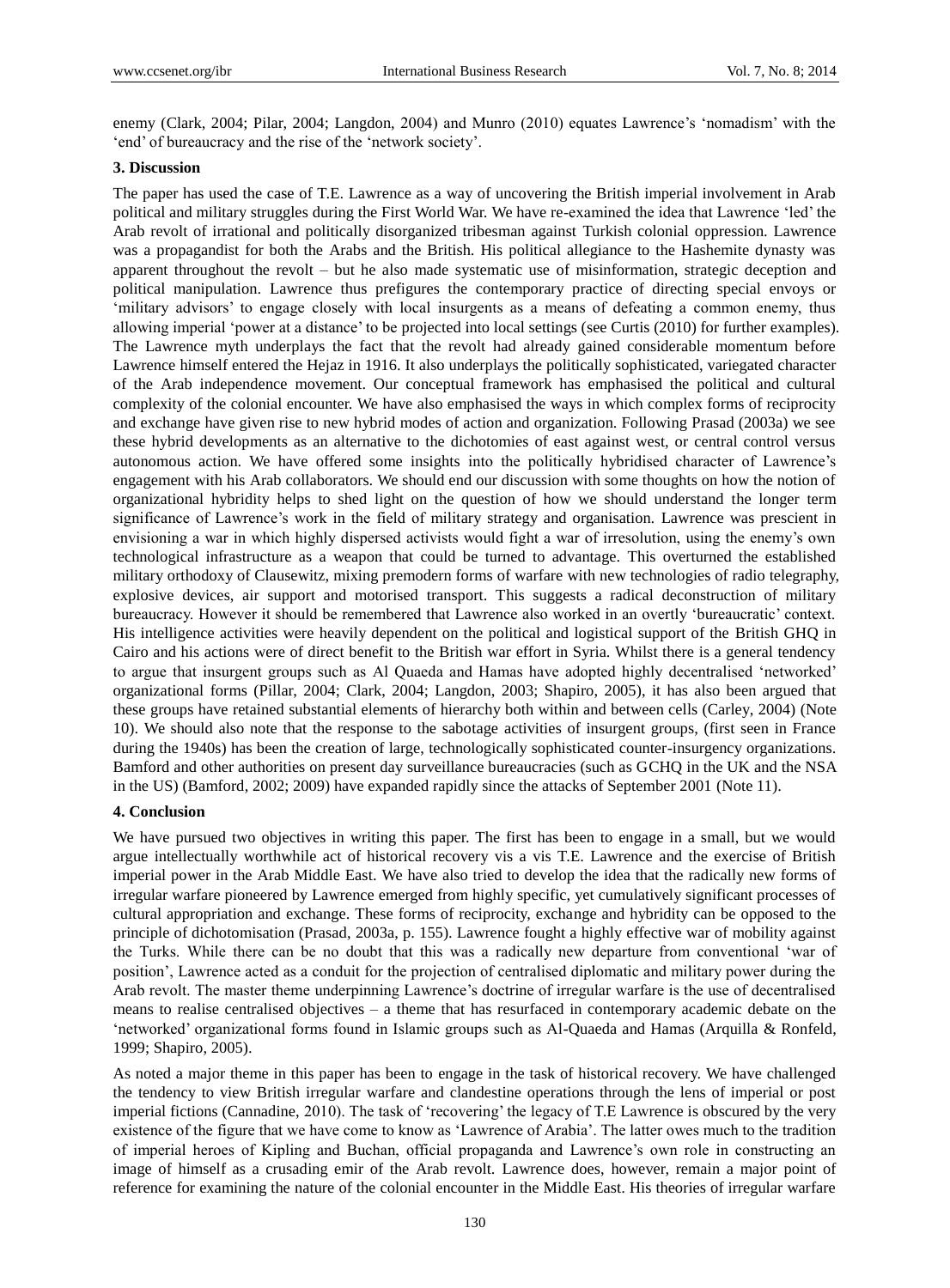are also highly relevant to our understanding of the modern day 'war of irresolution' currently being waged by Islamic activists. Whilst this war has real and significant protagonists, victims and consequences, this is also an emblematic 'clash of civilisations' fought out between western values and the perception of an alien 'other' (Huntingdon, 1996). Whilst Lawrence can be understood as an avowedly 'anti-bureaucratic' iconoclast, he was also a consummate political 'insider' and a master of political manoeuvre within GHQ and the Arab bureau. As such he would have savoured the irony that the current war on terror has stimulated an unprecedented growth in the scale and reach of highly centralised counter-intelligence bureaucracies.

#### **References**

- Adelson, R. (1995). *London and the invention of the Middle East: Money, power and war 1902-1922.* New Haven, CT: Yale University Press.
- Adler, P., & Borys, B. (1996). Two Types of Bureaucracy: Enabling and Coercive. *Administrative Science Quarterly, 41*, 61–89. http://dx.doi.org/10.2307/2393986
- Arquilla, J., & Ronfeld, D. (1999). The advent of netwar: Analytical background. *Studies in Conflict and Terrorism, 22*, 192–206. http://dx.doi.org/10.1080/105761099265720
- Asher, M. (1999). *Lawrence: Uncrowned King of Arabia*. Harmondsworth: Penguin Books.
- Bamford, J. (2002). *Body of Secrets: How America's NSA and Britain's GCHQ eavesdrop on the world*. London: Random House.
- Bamford, J. (2009). *Who's in Big Brother's Database*. New York Review of Books, November 5<sup>th</sup> 2009.

BBC. (2010).

- Bhabha, H. K. (1994). *The location of culture*. London: Routledge.
- Brown, M. (ed.). (2005). *T.E. Lawrence in War and Peace: An Anthology of the military writings of Lawrence of Arabia.*
- Cannadine, D. (2005). Fantasy: Ian Fleming and the realities of escapism. In Churchill's Shadow (Ed.), *confronting the past in modern Britain*. Harmondsworth: Penguin Books.
- Carley, K. (2004). *Estimating vulnerabilities in large covert networks using multi-level data*. Proceedings of the 2004 international symposium on command and control research and technology, San Diego CA.
- Clarke, R. A. (2004). A war of Ideas. *Washington Post,* 21 November.
- Clegg, S., & Courpasson, D. (2004). Political Hybrids: Tocquevillean Views on Project Organizations. *Journal of Management Studies, 41*(4), 525–547. http://dx.doi.org/10.1111/j.1467-6486.2004.00443.x
- Courpasson, D. (2000). Managerial Strategies of Domination and Power in Soft Bureaucracies. *Organizational Studies, 21*(1), 141–161. http://dx.doi.org/10.1177/0170840600211001
- Curtis, M. (2010). *Secret Affairs: Britain's collusion with radical Islam*. London: Serpents Tail.
- Grey, C., & Sturdy, A. (2010). A chaos that worked: organizing Bletchley Park. *Public Policy and Administration, 25*(1), 47–66. http://dx.doi.org/10.1177/0952076709347075
- Grove, V. (2000). *Laurie Lee: the well-loved stranger*. Harmondsworth: Penguin Books.
- Hogarth, T. H. (1896). *A wandering scholar in the Levant (1896)*.
- Huntingdon, S. (1996). *The clash of civilisations and the remaking of the world order*. New York: Simon and Schuster.
- Judt, T. (2005). *Postwar: A History of Europe since 1945*. London Heinemann.
- Korda, M. (2010)*. Hero: the life and legend of Lawrence of Arabia*.
- Langdon, C. (2003). *The Military Balance 2003-2004.* Oxford: Oxford University Press.
- Lawrence, T. E*.* (1935). *The Seven Pillars of Wisdom*. London: Jonathan Cape.
- Long, B. S. (2008) Globalization, postcolonial theory, and organizational analysis. *Critical Perspective on International Business, 4*(4), 389–409. http://dx.doi.org/10.1108/17422040810915420
- McLean, F. (1991). *Eastern Approaches*. Harmondsworth: Penguin Books.
- Mousa, S. (1966). T. E. Lawrence–an Arab view. Trans Albert Butros, London.
- Munro, I. (2010). Nomadic strategies in the network society: from Lawrence of Arabia to Linux. *Scandinavian*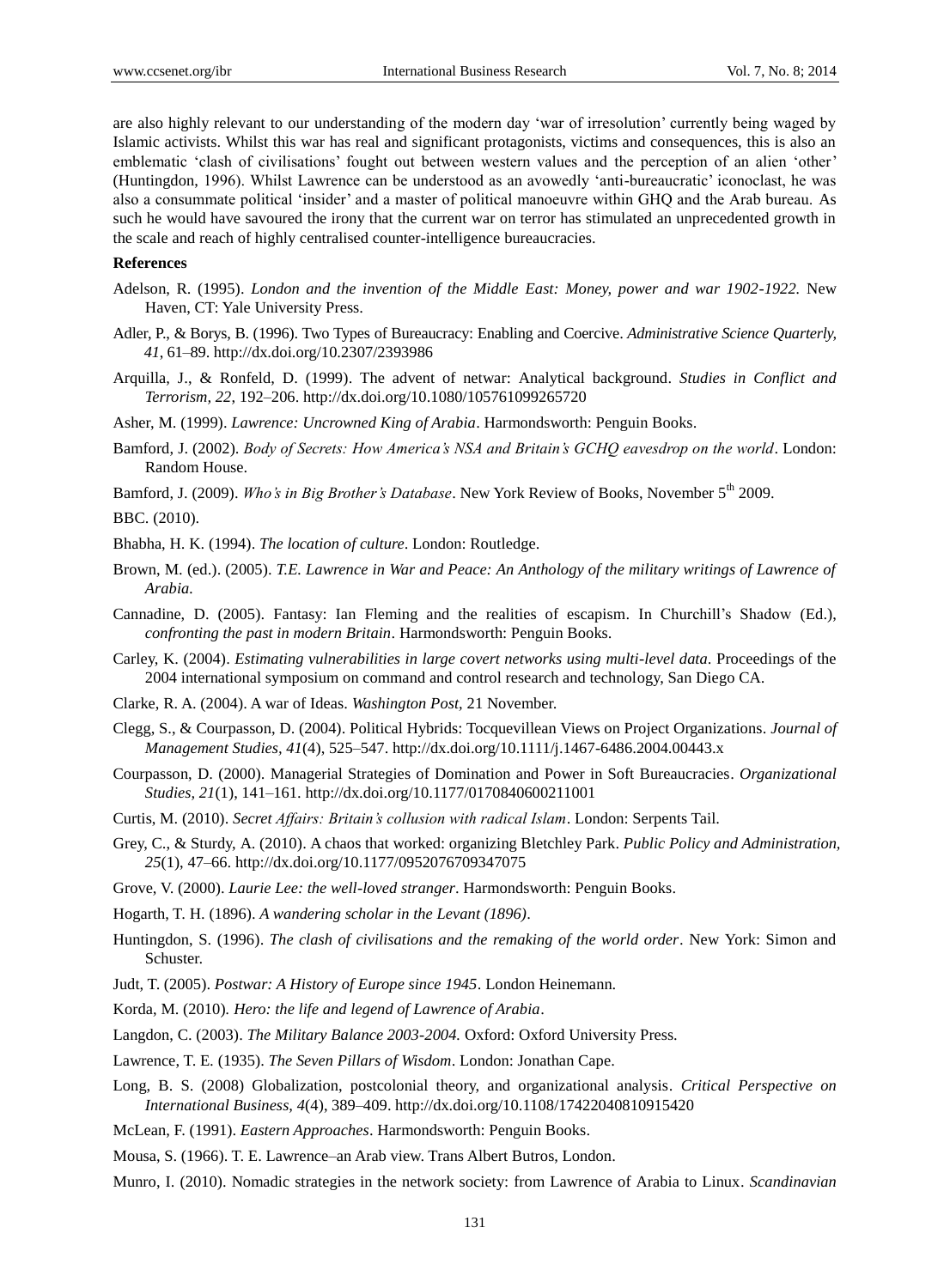*Journal of Management, 26*(2), 215–223. http://dx.doi.org/10.1016/j.scaman.2010.02.001

- Pepper, D. (2010). The business of signit: the role of modern management in the transformation of GCHQ. *Public Policy and Administration, 25*(2), 99–116. http://dx.doi.org/10.1177/0952076709347081
- Pilar, P. R. (2004). Counterterrorism after Al-Quaeda. *The Washington Quarterly, 27*(93), 101–113. http://dx.doi.org/10.1162/016366004323090287
- Prasad, A. (2003). *Postcolonial theory and Organizational analysis: A critical engagement*. Basingstoke: Palgrave. http://dx.doi.org/10.1057/9781403982292
- Prasad, A. (2003a). The return of the native: organizational discourses and the legacy of the Ethnographic Imagination. In Prasad, A. (Ed.), *Postcolonial theory and Organizational analysis: A critical engagement*. Basingstoke: Palgrave. http://dx.doi.org/10.1057/9781403982292
- Sacks, J. (2002). *The dignity of difference: how to avoid the clash of civilisations*. London: Continuum.
- Said, E. (1978). *Orientalism*. New York, NY: Vintage Books.
- Shapiro, J. (2005). *Organising terror: Hierarchy and networks in covert organizations*. Proceedings of the American Political Science Association, unpublished manuscript Stanford University.
- Spivak, G. C. (1999). *A critique of postcolonial reason: Toward a history of the vanishing present.* Cambridge MA: Harvard University Press.
- Wilson, J. (1989). *Lawrence of Arabia: the authorised biography of T.E Lawrence*. London Heinemann.
- Zahra, S. A. (2011). Doing research in the (new) middle east: Sailing with the wind. *Academy of Management Perspectives, 25*(4), 6–21. http://dx.doi.org/10.5465/amp.2011.0128

#### **Notes**

Note 1. Lawrence also venerated the pre-rational pre modern world of the medieval craftsman and was himself something of an adept in the arts of brass-rubbing, stone carving carpentry, metalwork and print making.

Note 2. Lawrence formed a close relationship with a young Arab worker and scandalised his colleagues by displaying a sculpture of his naked form on the roof of the expedition lodgings at Carchemish.

Note 3. These developments would assume an added global significance as the colonial powers realised the vast oil reserves of the region. The *jihad* in question was central to the plot of John Buchan's novel *Greenmantle.* One of the peculiarities of  $20<sup>th</sup>$  century British intelligence warfare is that some leading practitioners (such as John Buchan Ian Fleming, Graham Greene) also became prolific writers of spy fiction. Buchan, (who was appointed head of British propaganda and news management in 1916) saw that the images of the industrial scale carnage on the Western front held little or no appeal for North American newsreel audiences. It was Buchan who inspired the American journalist George Lowell to depict 'Lawrence of Arabia' against the highly photogenic desert backdrop of the Middle East.

Note 4. Lawrence's life as an orientalist scholar-soldier-diplomat was played out in the deserts of Western and northern Arabia*.* Lawrence was also familiar with the urban centres of Beirut, Basra, Aleppo and Damascus-cities whose names remind us that the projection of British imperial power in the early 20th century has had lasting consequences. Then as now, the spiritual centre of the Arabian peninsula was Mecca, a destination for thousands of Islamic pilgrims. The Turkish occupiers had built a railway running southwards from Damascus in the heavily populated north down through the Hejaz in the west of the peninsula. The Hejaz is comprised of a coastal strip that sits between the Red Sea and a hinterland of deserts mountains and gorges (or *wadis*). British naval forces controlled all movements between Suez and the port cities of Rabegh, Jidda and Wehj. Arab forces moved north towards Damascus and, under Lawrence's political direction, acted in concert with conventional units of the British army lead by General Allenby as it advanced from Egypt through Palestine and into Syria.

Note 5. Asher records that 'The British looked at the revolt through his eyes, and his close liaison with Feisal meant that that the Arabs saw the British largely from his perspective'. Lawrence was thus 'the pivot, the uncrowned King of Arabia' (Asher, 1999: 215).

Note 6. The soldier-diplomat Fitzroy Maclean (1911-1996) wrote a politically sophisticated account of the irregular war being fought by the British during WW2. Whilst talk of 'suicide raids' was actively discouraged by senior members of the SAS, there can be little doubt about the risks incurred by those involved in deep